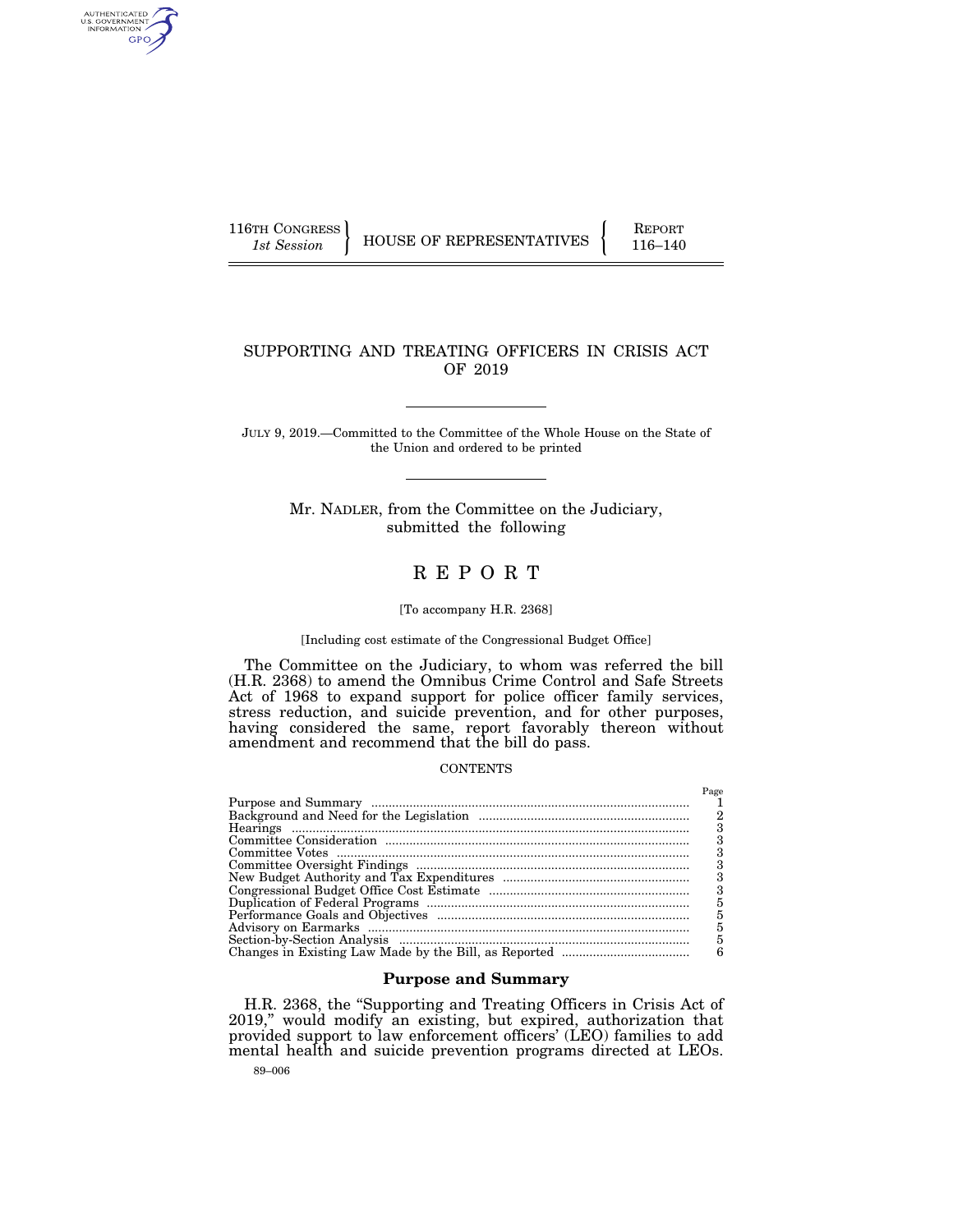The proposed bill would also reauthorize the family support provisions and would appropriate up to \$7,500,000 per fiscal year, from 2020 to 2024, to carry out both family and LEO mental health programs.

### **Background and Need for the Legislation**

#### BACKGROUND

The Violent Crime Control and Law Enforcement Act of 1994 1 authorized the Attorney General to create a grant program that provided family support services to LEOs.2 From 1996 to 2000, the program, which required a dollar-for-dollar match from the grant recipient, provided grant recipients funds and technical support to establish and expand mental health services for LEOs and their families.3 Congress last appropriated \$7,500,000 for the program in 2000,4 and the Department of Justice (DOJ) last awarded funding for the program in 2005.<sup>5</sup> In 2017, Congress passed the Law Enforcement Mental Health and Wellness Act of 2017,<sup>6</sup> which required the DOJ to publish reports of the Department's officer mental health efforts and established a pilot peer-to-peer mentoring grant program for LEOs. H.R. 2368 expands upon the Law Enforcement Mental Health and Wellness Act by authorizing grant funding to provide direct mental health services to LEOs.

#### NEED FOR THE LEGISLATION

Studies consistently show that LEOs have above-average stress levels in their jobs.<sup>7</sup> Among the top stress-inducing events that LEOs report regularly facing are:

• Dealing with family disputes and crisis situations (83%);<br>• Responding to felonies in progress (80%);<br>• Dealing with insufficient department support for their mis-<br>sion (77%);

- 
- Situations requiring the use of force (59%);<br>• Exposure to dead or battered children (27%); and<br>• Being physically attacked (23%).<sup>8</sup>
- 

Physical manifestations of stress pervade the LEO community. One study estimated that between 25% and 30% of police officers have stress-based physical health problems, most notably high blood pressure, coronary heart disease, and gastrointestinal disorders.9 Given the high exposure to stressful events, it follows that the mental health consequences for LEOs are pervasive. A study of Ohio police officers found that 7% of officers sampled met the cri-

 $^{1}$  Pub. L. No. 103–322, 108 Stat. 1796 (1994).  $^{2} \! \: Id.$ 

<sup>&</sup>lt;sup>3</sup> 34 U.S. Code § 10493(b)((b)(1)(1) (2019) ("Counseling for law enforcement family members), (4) (''Stress reduction programs). 4 NOT SURE IF THIS CITE IS CORRECT: Pub. L. No. 103–322. (it's the Violent Crime Con-

trol & Law Enforcement Act of 1994).<br>
<sup>5</sup> 34 U.S.C. § 10495(b) (2019) (authorizing grants under this program for up to five years).<br>
<sup>6</sup> Pub. L. No. 115–113; 131 Stat. 2276 (2018).<br>
<sup>7</sup> Vincent B. Van Hasselt et al., *The* 

citeseerx.ist.psu.edu/viewdoc/download?doi=10.1.1.589.8492&rep=rep1&type=pdf.<br>
<sup>8</sup> John M. Violanti et al., *Highly Rated & Most Frequent Stressors Among Police Officers: Gen-<br>
der Differences, Am. J. of Crim. Just., tab.*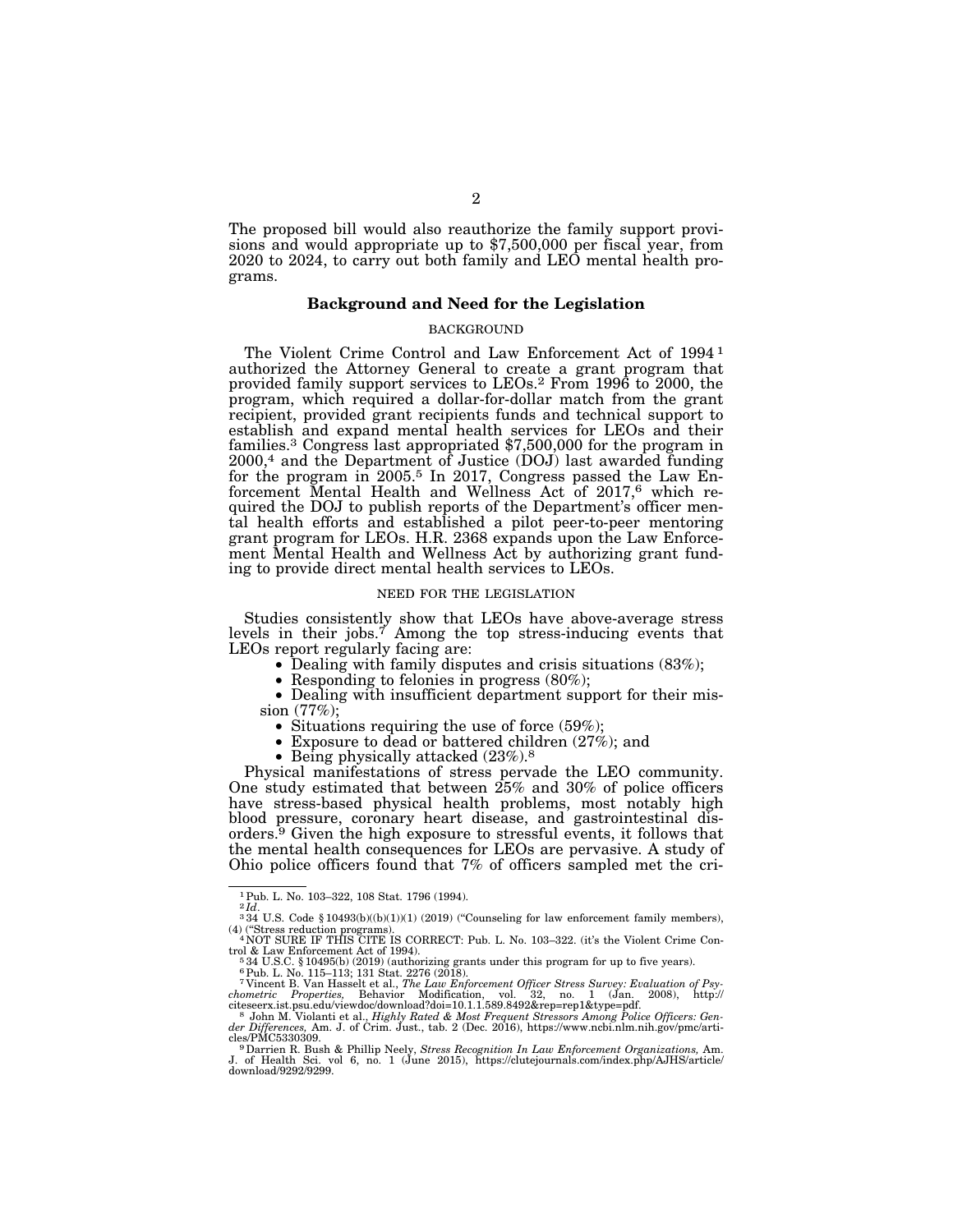teria for post-traumatic stress disorder.10 Exposure to stressful events leads to a greater instance of adverse outcomes for LEOs than the general population. The Centers for Disease Control concluded that the rate of suicides among workers in protective services, those that are employed in law enforcement and firefighting, is  $50\%$  higher than the national average.<sup>11</sup> In recent years, more LEOs have died from suicide than in the line of duty. According to Blue H.E.L.P., an advocacy organization that works to reduce mental health stigma in the law enforcement community, 167 LEOs committed suicide in 2018, compared to 169 suicides in 2017 and 142 suicides in 2016.12 By comparison, 144 LEOs died in the line of duty, from homicides, traffic accidents, and other causes in 2018.<sup>13</sup> H.R. 2368 would help address these serious issues.

### **Hearings**

No legislative hearings were held on H.R. 2368.

### **Committee Consideration**

On June 12, 2019, the Committee met in open session and ordered the bill, H.R. 2368, favorably reported, without amendment, by voice vote, a quorum being present.

### **Committee Votes**

In compliance with clause 3(b) of rule XIII of the Rules of the House of Representatives, the Committee advises that no rollcall votes occurred during the Committee's consideration of H.R. 2368. The bill passed by unanimous voice vote.

### **Committee Oversight Findings**

In compliance with clause  $3(c)(1)$  of rule XIII of the Rules of the House of Representatives, the Committee advises that the findings and recommendations of the Committee, based on oversight activities under clause 2(b)(1) of rule X of the Rules of the House of Representatives, are incorporated in the descriptive portions of this report.

## **New Budget Authority and Tax Expenditures**

Clause  $3(c)(2)$  of rule XIII of the Rules of the House of Representatives is inapplicable because this legislation does not provide new budgetary authority or increased tax expenditures.

### **Congressional Budget Office Cost Estimate**

In compliance with clause  $3(c)(3)$  of rule XIII of the Rules of the House of Representatives, the Committee sets forth, with respect to

<sup>10</sup> Ingrid Carlier et al., *Risk Factors for Posttraumatic Stress Symptomatology in Police Offi-cers: A Prospective Analysis,* J. of Nervous & Mental Disease, vol. 185, issue 8 (Aug. 1997), https://journals.lww.com/jonmd/Abstract/1997/08000/Risk\_Factors\_for\_Posttraumatic\_Stress.

<sup>4.</sup>aspx.<br>
<sup>11</sup> Cora Peterson et al, Suicide Rates by Occupational Group—17 States, 2012 and 2015, Ctr.<br>
<sup>11</sup> Cora Peterson & Prevention, Morbidity & Mortality Wkly. Rep. (Nov. 16, 2018), https://<br>
www.cdc.gov/mmwr/volumes/

*Decline,* USA TODAY, Dec. 27, 2018, https://www.usatoday.com/story/news/2018/12/27/po-lice\_deaths\_144\_killed\_line\_duty\_2018/2423797002/.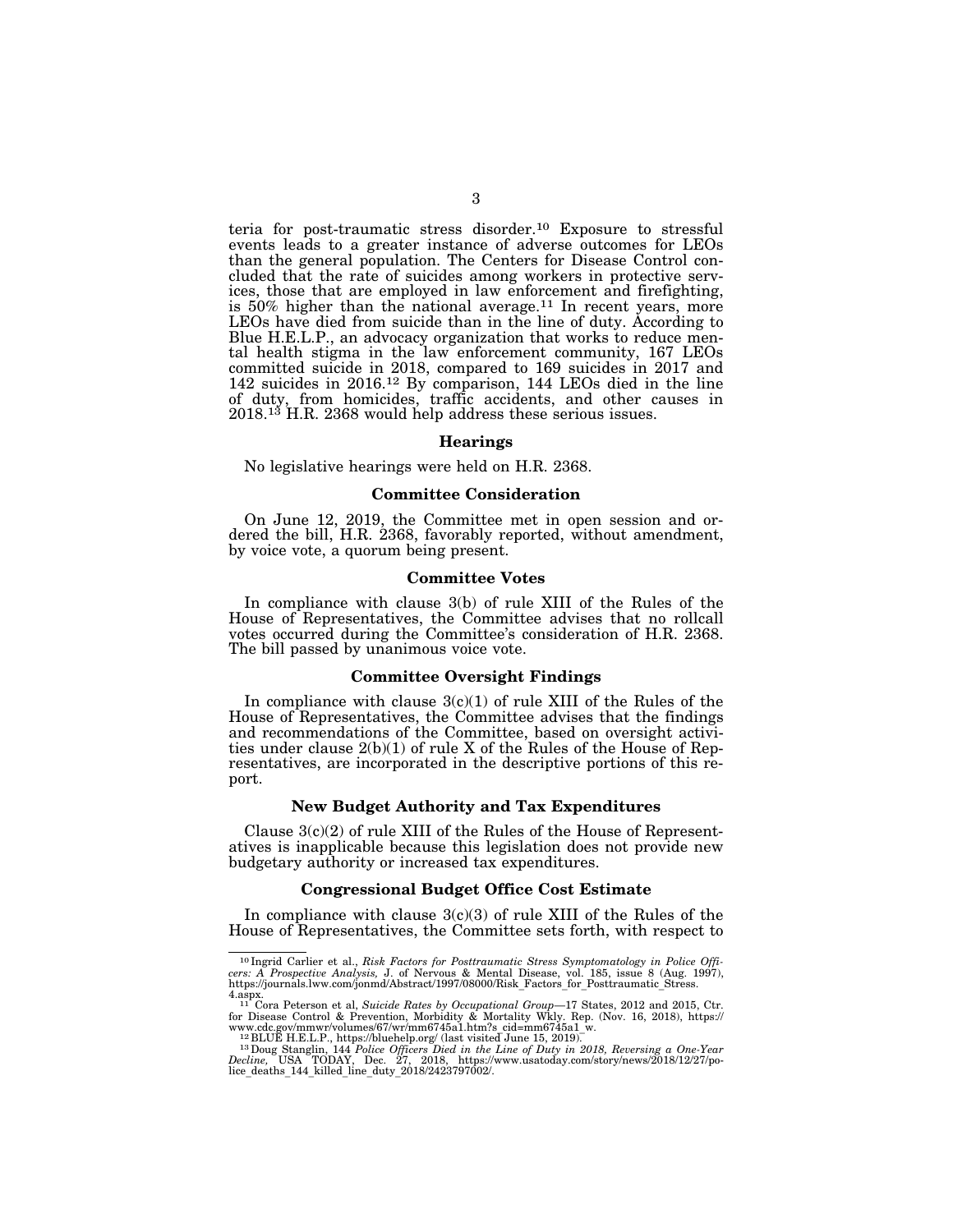the bill, H.R. 2368, the following estimate and comparison prepared by the Director of the Congressional Budget Office under section 402 of the Congressional Budget Act of 1974:

> U.S. CONGRESS, CONGRESSIONAL BUDGET OFFICE, *Washington, DC, June 26, 2019.*

Hon. JERROLD NADLER, *Chairman, Committee on the Judiciary,* 

*House of Representatives, Washington, DC.* 

DEAR MR. CHAIRMAN: The Congressional Budget Office has prepared the enclosed cost estimate for H.R. 2368, the Supporting and Treating Officers in Crisis Act of 2019.

If you wish further details on this estimate, we will be pleased to provide them. The CBO staff contact is Mark Grabowicz. Sincerely,

MARK P. HADLEY (For Phillip L. Swagel, Director).

Enclosure.

| As ordered reported by the House Committee on the Judiciary on June 12, 2019 |      |                                     |           |  |  |  |
|------------------------------------------------------------------------------|------|-------------------------------------|-----------|--|--|--|
| By Fiscal Year, Millions of Dollars                                          | 2019 | 2019-2024                           | 2019-2029 |  |  |  |
| Direct Spending (Outlays)                                                    |      |                                     |           |  |  |  |
| Revenues                                                                     |      |                                     |           |  |  |  |
| Deficit Effect                                                               |      |                                     |           |  |  |  |
| <b>Spending Subject to</b><br><b>Appropriation (Outlays)</b>                 |      | 25                                  | 38        |  |  |  |
| Statutory Pay-as-you-go<br>procedures apply?                                 | No.  | <b>Mandate Effects</b>              |           |  |  |  |
| Increases on-budget deficits in any<br>of the four consecutive 10-year       | No   | Contains intergovernmental mandate? | NO.       |  |  |  |
| periods beginning in 2030?                                                   |      | Contains private-sector mandate?    | No.       |  |  |  |

H.R. 2368 would authorize the appropriation of \$7.5 million annually over the 2020–2024 period for Department of Justice to make grants to state and local law enforcement agencies and other organizations to provide family support services to law enforcement personnel. Assuming appropriation of the authorized amounts, CBO estimates that implementing the bill would cost about \$25 million over the 2020–2024 period and \$13 million after 2024. Estimated outlays are based on historical spending patterns for similar programs.

The costs of the legislation (detailed in Table 1) fall within budget function 750 (administration of justice).

TABLE 1.—ESTIMATED INCREASES IN SPENDING SUBJECT TO APPROPRIATION

| By fiscal year, millions of dollars- |      |      |              |                |      |           |
|--------------------------------------|------|------|--------------|----------------|------|-----------|
| 2019                                 | 2020 | 2021 | 2022         | 2023           | 2024 | 2019-2024 |
|                                      |      |      |              | 8 <sup>2</sup> |      | 38        |
|                                      |      | Δ    | $\mathbf{h}$ |                |      | 25        |

Details may not sum to totals because of rounding.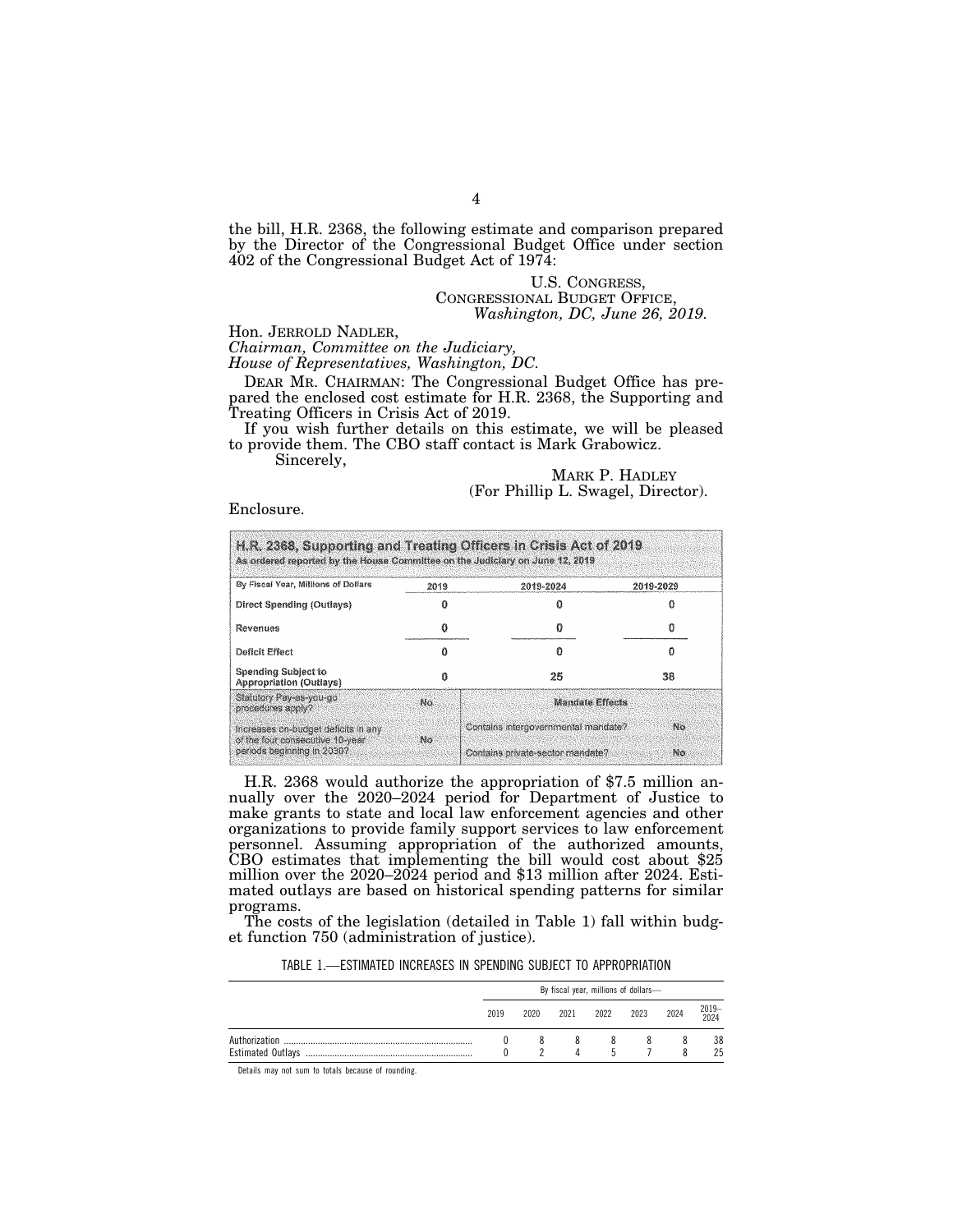The CBO staff contact for this estimate is Mark Grabowicz. The estimate was reviewed by H. Samuel Papenfuss, Deputy Assistant Director for Budget Analysis.

## **Duplication of Federal Programs**

No provision of H.R. 2368 establishes or reauthorizes a program of the federal government known to be duplicative of another federal program, a program that was included in any report from the Government Accountability Office to Congress pursuant to section 21 of Public Law 111–139, or a program related to a program identified in the most recent Catalog of Federal Domestic Assistance.

### **Performance Goals and Objectives**

The Committee states that pursuant to clause 3(c)(4) of rule XIII of the Rules of the House of Representatives, H.R. 2368 would expand the type and scope of mental health services recipients of the grant program are able to provide to law enforcement officers and their families. The STOIC Act seeks to specifically expand funding that buttresses grantee suicide prevention efforts.

### **Advisory on Earmarks**

In accordance with clause 9 of rule XXI of the Rules of the House of Representatives, H.R. 2368 does not contain any congressional earmarks, limited tax benefits, or limited tariff benefits as defined in clause 9(d), 9(e), or 9(f) of rule XXI.

### **Section-by-Section Analysis**

The following discussion describes the bill as reported by the Committee.

*Sec 1. Short Title.* Section 1 sets forth the short title of the bill as the ''Supporting and Treating Officers In Crisis Act of 2019.''

*Sec 2. Expanding Support for Police Officer Family Services, Stress Reduction, and Suicide Prevention.* Section 2 renames the subsection from "Family Support" to "Support for Law Enforcement Officers and Families.'' It requires the Attorney General to provide technical assistance and training programs to state and local law enforcement agencies so that they may develop psychological services and suicide prevention programs, in addition to the stress reduction and family support programs previously authorized. This section expands the general authorization of the family support grant program to include mental health services.

Additionally, section 2 adds a number of options for grant recipients to choose from when providing services. Under the expired program, the grant conditions required that recipients choose from various services to provide LEO family support. This section proposes additions to the list to include counseling for law enforcement officers and their family members and evidence-based programs to reduce stress, prevent suicide, and promote mental health. The proposed changes add mental health and suicide prevention hotlines, counseling for injured or permanently disabled LEOs who were injured in the line of duty, and specialized training for responding to officer mental health crises and suicide. This section also expands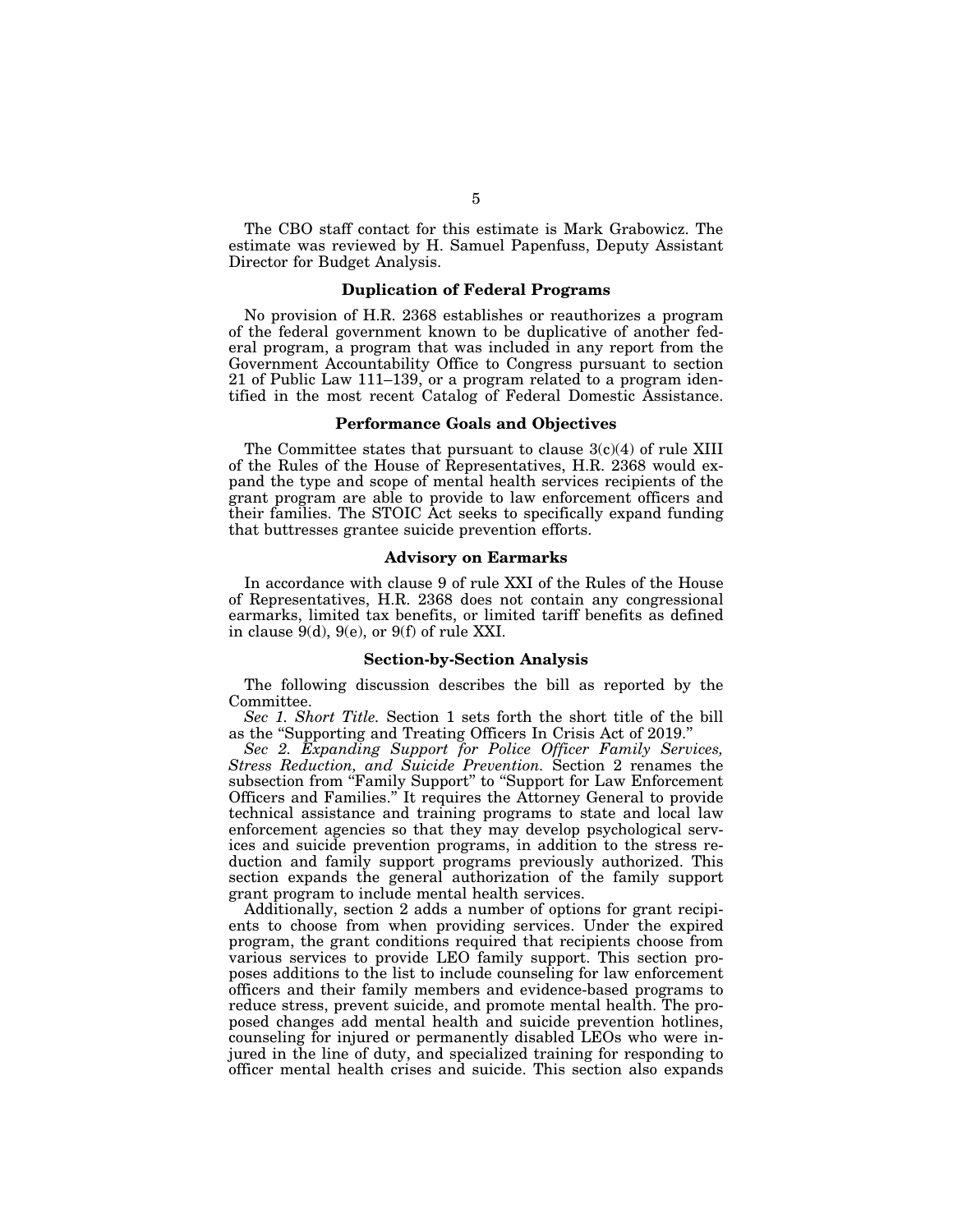the optional program offering involving human immunodeficiency virus to cover counseling for all infectious diseases.

*Sec 3. Reauthorizing Grant Programs for Supporting Law Enforcement Officers and Families.* Section 3 authorizes funding of up to  $$7,500,000$  for each fiscal year from 2020 through 2024.

### **Changes in Existing Law Made by the Bill, as Reported**

In compliance with clause 3(e) of rule XIII of the Rules of the House of Representatives, changes in existing law made by the bill, H.R. 2368, as reported, are shown as follows (existing law proposed to be omitted is enclosed in black brackets, new matter is printed in italic, existing law in which no changes are proposed is shown in roman):

## CHANGES IN EXISTING LAW MADE BY THE BILL, AS REPORTED

In compliance with clause 3(e) of rule XIII of the Rules of the House of Representatives, changes in existing law made by the bill, as reported, are shown as follows (existing law proposed to be omitted is enclosed in black brackets, new matter is printed in italic, and existing law in which no change is proposed is shown in roman):

## **OMNIBUS CRIME CONTROL AND SAFE STREETS ACT OF 1968**

\* \* \* \* \* \* \*

## TITLE I—JUSTICE SYSTEM IMPROVEMENT

\* \* \* \* \* \* \*

#### PART J—FUNDING

#### AUTHORIZATION OF APPROPRIATIONS

SEC. 1001. (a)(1) There is authorized to be appropriated \$30,000,000 for fiscal year 1992 and \$33,000,000 for each of the fiscal years 1994 and 1995 to carry out the functions of the Bureau of Justice Statistics.

(2) There is authorized to be appropriated \$30,000,000 for fiscal year 1992 and \$33,000,000 for each of the fiscal years 1994 and 1995 to carry out the functions of the National Institute of Justice.

(3) There are authorized to be appropriated such sums as may be necessary for fiscal year 1992 and \$28,000,000 for each of the fiscal years 1994 and 1995 to carry out the remaining functions of the Office of Justice Programs and the Bureau of Justice Assistance other than functions under parts D, E, F, G, L, M, N, O, P, Q, or R or EE.

(4) There are authorized to be appropriated for each fiscal year such sums as may be necessary to carry out part L of this title.

(5) There are authorized to be appropriated such sums as may be necessary for fiscal year 1992 and \$1,000,000,000 for each of the fiscal years 1994 and 1995 to carry out the programs under parts D and E (other than chapter B of subpart 2) (other than chapter B of subpart 2 of part E) of this title.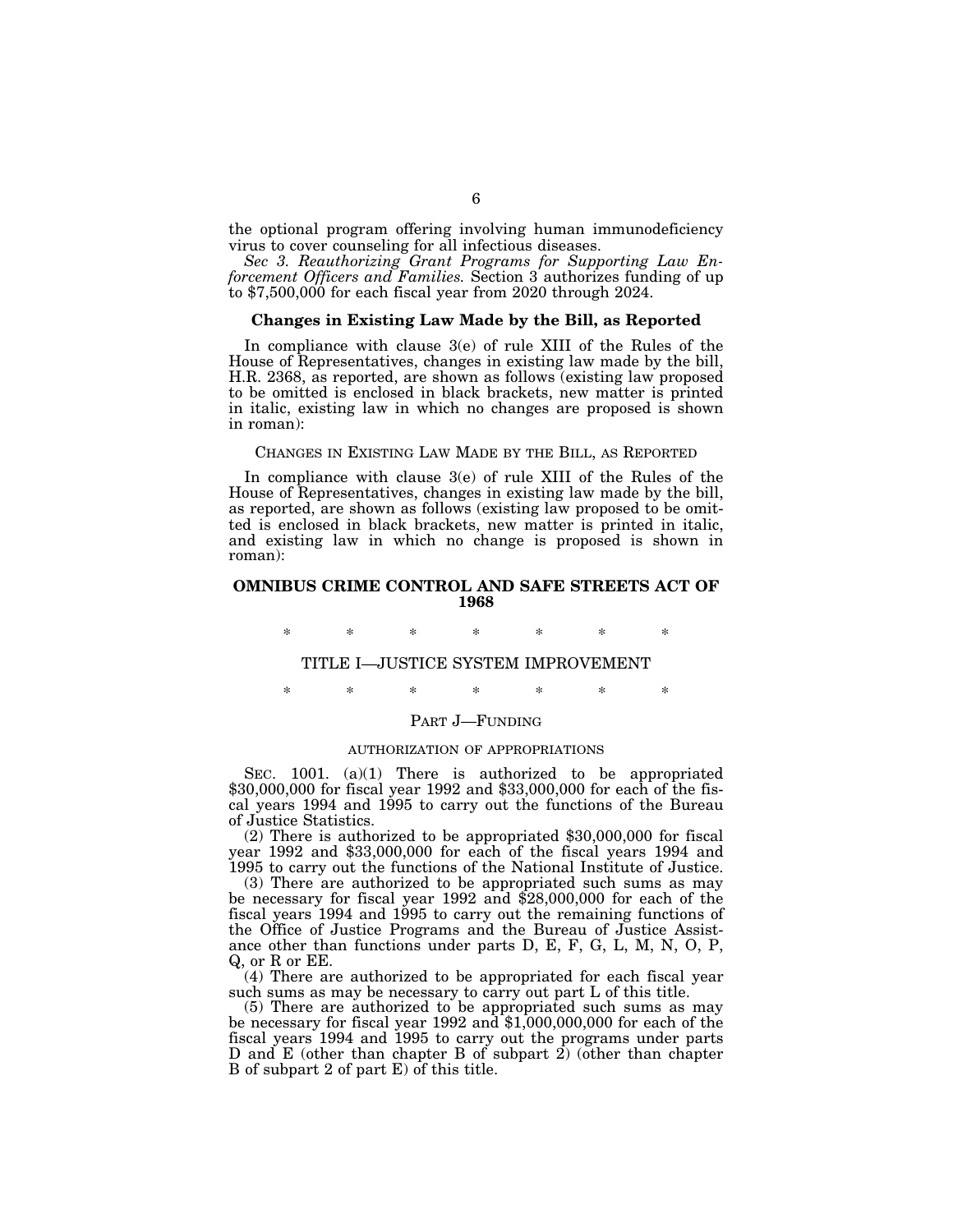(6) There are authorized to be appropriated such sums as may be necessary for fiscal year 1992, \$245,000,000 for fiscal year 1993, and such sums as may be necessary for fiscal year 1994 and 1995 to carry out chapter B of subpart 2 of part E of this title.

(7) There is authorized to be appropriated to carry out part N  $$1,000,000$  for each of fiscal years  $2001$  through 2005.

(8) There are authorized to be appropriated such sums as may be necessary for fiscal year 1992, \$16,500,000 for fiscal year 1993, and such sums as may be necessary for fiscal year 1994 and 1995.

(9) There are authorized to be appropriated to carry out part O— (A) \$24,000,000 for fiscal year 1996;

(B) \$40,000,000 for fiscal year 1997;

(C) \$50,000,000 for fiscal year 1998;

(D) \$60,000,000 for fiscal year 1999; and

(E) \$66,000,000 for fiscal year 2000.

(10) There are authorized to be appropriated \$10,000,000 for each of the fiscal years 1994, 1995, and 1996 to carry out projects under part P.

(11)(A) There are authorized to be appropriated to carry out part Q, to remain available until expended \$1,047,119,000 for each of fiscal years 2006 through 2009.

(B) Of funds available under part Q in any fiscal year, up to 3 percent may be used for technical assistance under section 1701(d) or for evaluations or studies carried out or commissioned by the Attorney General in furtherance of the purposes of part Q. Of the remaining funds, 50 percent shall be allocated for grants pursuant to applications submitted by units of local government or law enforcement agencies having jurisdiction over areas with populations exceeding 150,000 or by public and private entities that serve areas with populations exceeding 150,000, and 50 percent shall be allocated for grants pursuant to applications submitted by units of local government or law enforcement agencies having jurisdiction over areas with populations 150,000 or less or by public and private entities that serve areas with populations 150,000 or less. In view of the extraordinary need for law enforcement assistance in Indian country, an appropriate amount of funds available under part Q shall be made available for grants to Indian tribal governments or tribal law enforcement agencies.

(16) There are authorized to be appropriated to carry out projects under part R—

 $(A)$  \$20,000,000 for fiscal year 1996;

(B) \$25,000,000 for fiscal year 1997;

(C) \$30,000,000 for fiscal year 1998;

(D) \$35,000,000 for fiscal year 1999; and

(E) \$40,000,000 for fiscal year 2000.

(17) There are authorized to be appropriated to carry out the projects under part S—

(A) \$27,000,000 for fiscal year 1996;

(B) \$36,000,000 for fiscal year 1997;

(C) \$63,000,000 for fiscal year 1998;

(D) \$72,000,000 for fiscal year 1999; and

(E) \$72,000,000 for fiscal year 2000.

(18) There is authorized to be appropriated to carry out part T \$222,000,000 for each of fiscal years 2014 through 2018.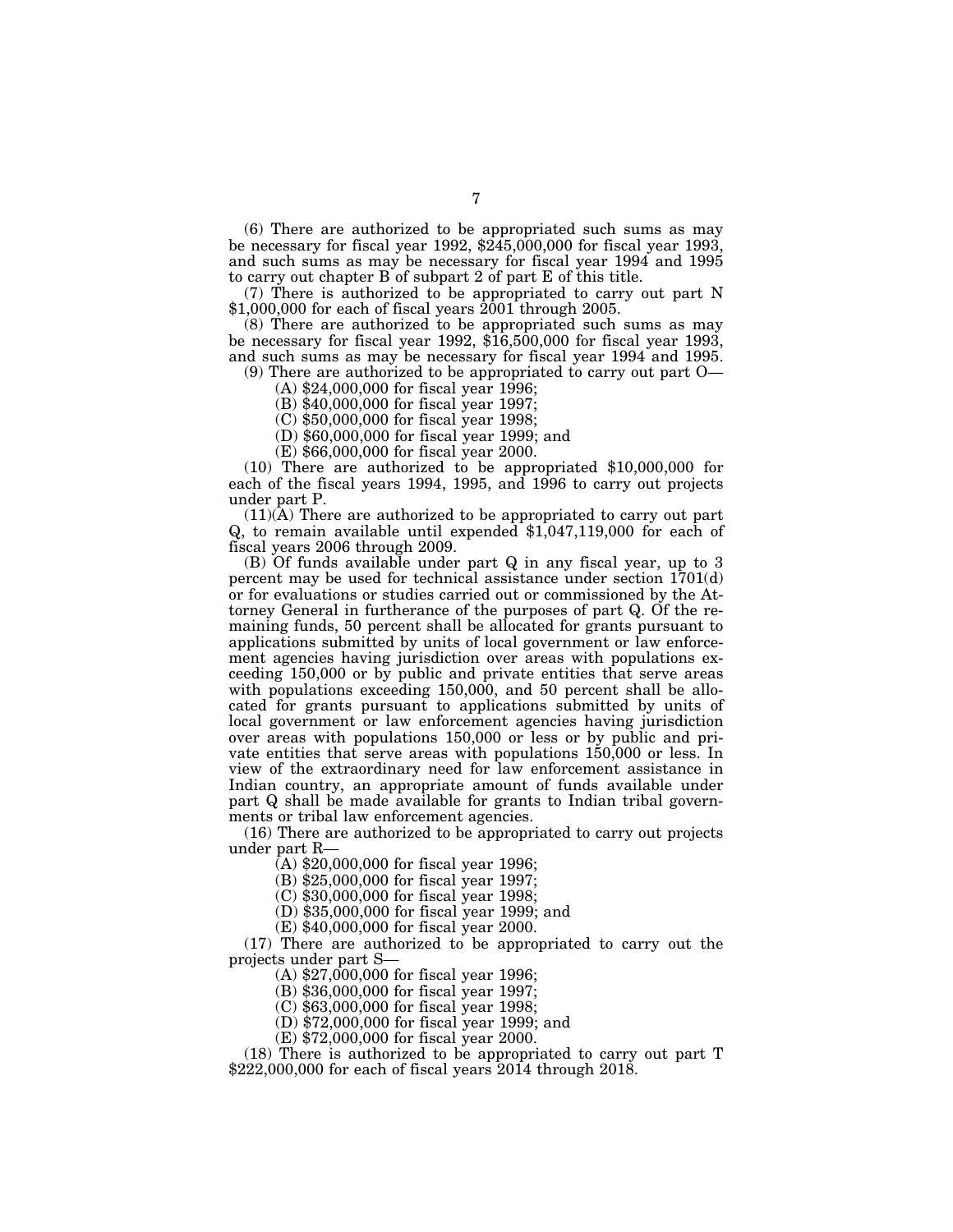(19) There is authorized to be appropriated to carry out part U  $$73,000,000$  for each of fiscal years  $2014$  through 2018. Funds appropriated under this paragraph shall remain available until expended.

(20) There are authorized to be appropriated to carry out part V, \$10,000,000 for each of fiscal years 2001 through 2004.

 $[(21)$  There are authorized to be appropriated to carry out part W—

 $(1)$  \$2,500,000 for fiscal year 1996;

 $(2)$  \$4,000,000 for fiscal year 1997;

 $(3)$  \$5,000,000 for fiscal year 1998;

 $(4)$  \$6,000,000 for fiscal year 1999; and

 $(5)$  \$7,500,000 for fiscal year 2000.]

*(21) There are authorized to be appropriated to carry out part W, \$7,500,000 for each of fiscal years 2020 through 2024.* 

(22) There are authorized to be appropriated to carry out part  $X-$ 

(1) \$1,000,000 for fiscal year 1996;

(2) \$3,000,000 for fiscal year 1997;

(3) \$5,000,000 for fiscal year 1998;

(4) \$13,500,000 for fiscal year 1999; and

(5) \$17,500,000 for fiscal year 2000.

(23) There is authorized to be appropriated to carry out part Y, \$30,000,000 for fiscal year 2020, and each fiscal year thereafter.

(24) There are authorized to be appropriated to carry out part BB, to remain available until expended—

(A) \$35,000,000 for fiscal year 2001;

(B) \$85,400,000 for fiscal year 2002;

(C) \$134,733,000 for fiscal year 2003;

(D) \$128,067,000 for fiscal year 2004;

(E) \$56,733,000 for fiscal year 2005;

(F) \$42,067,000 for fiscal year 2006;

(G) \$20,000,000 for fiscal year 2007;

(H) \$20,000,000 for fiscal year 2008;

(I) \$20,000,000 for fiscal year 2009; and

(J) \$13,500,000 for fiscal year 2017;

(K) \$18,500,000 for fiscal year 2018;

(L) \$19,000,000 for fiscal year 2019;

(M) \$21,000,000 for fiscal year 2020; and

(N) \$23,000,000 for fiscal year 2021.

(25)(A) Except as provided in subparagraph (C), there is authorized to be appropriated to carry out part EE \$75,000,000 for each of fiscal years 2018 through 2023.

(B) The Attorney General shall reserve not less than 1 percent and not more than 4.5 percent of the sums appropriated for this program in each fiscal year for research and evaluation of this program.

(C) No funds made available to carry out part EE shall be expended if the Attorney General fails to submit the report required to be submitted under section 2401(c) of title II of Division B of the 21st Century Department of Justice Appropriations Authorization Act.

(26) There are authorized to be appropriated to carry out part CC \$10,000,000 for each of fiscal years 2009 and 2010.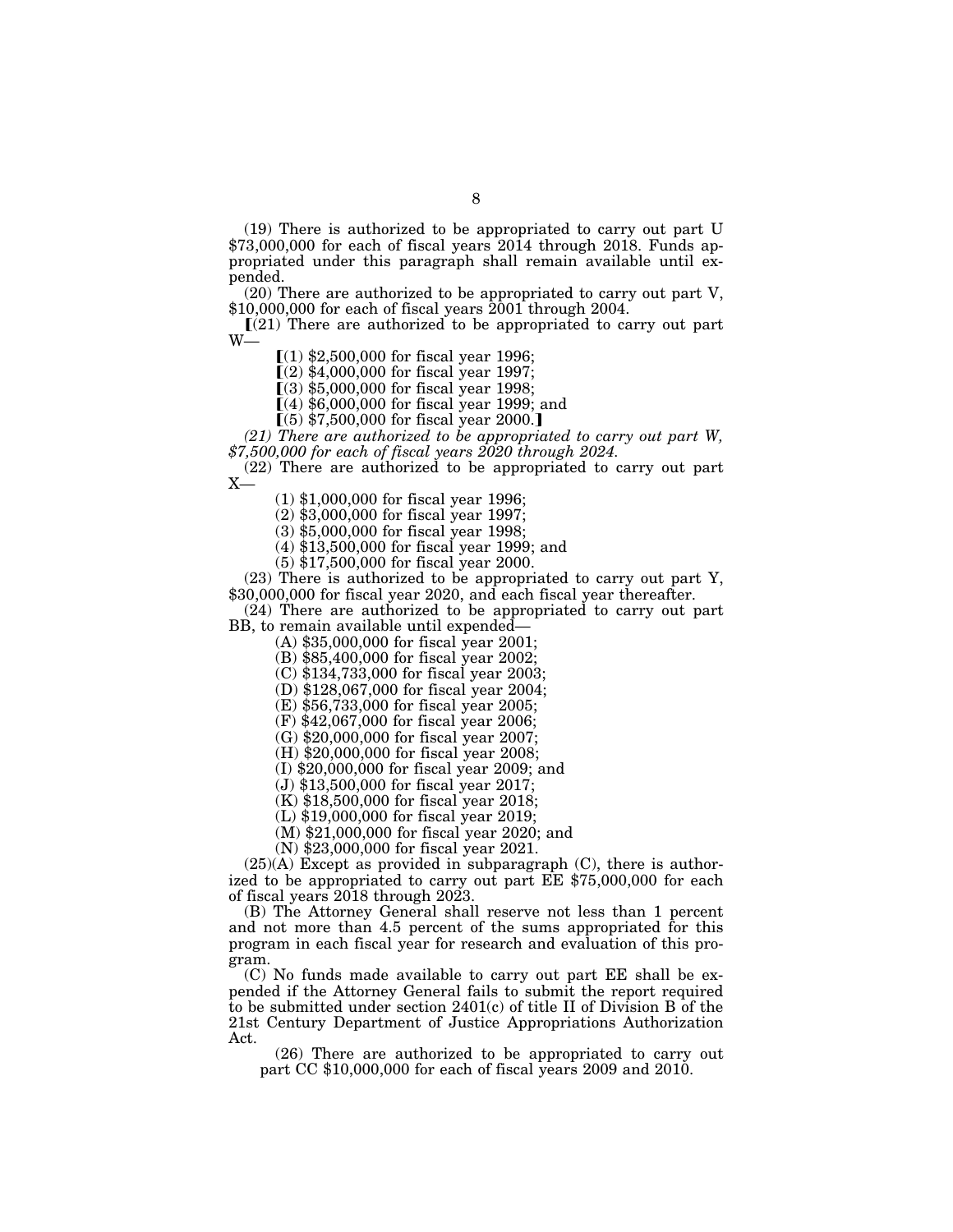(27) There are authorized to be appropriated to carry out part LL \$103,000,000 for each of fiscal years 2017 and 2018, and \$330,000,000 for each of fiscal years 2019 through 2023.

(28) There are authorized to be appropriated to carry out section  $3031(a)(4)$  of part NN \$5,000,000 for each of fiscal years 2019, 2020, 2021, 2022, and 2023.

(b) Funds appropriated for any fiscal year may remain available for obligation until expended.

(c) Notwithstanding any other provision of law, no funds appropriated under this section for part E of this title may be transferred or reprogrammed for carrying out any activity which is not authorized under such part.

\* \* \* \* \* \* \*

# **PART W— [FAMILY SUPPORT] SUPPORT FOR** *LAW ENFORCEMENT OFFICERS AND FAMILIES*

### **SEC. 2301. DUTIES.**

The Attorney General shall—

(1) establish guidelines and oversee the implementation of family-friendly policies within law enforcement-related offices and divisions in the Department of Justice;

(2) study the effects of stress on law enforcement personnel and family well-being and disseminate the findings of such studies to Federal, State, and local law enforcement agencies, related organizations, and other interested parties*, including any research and reports developed under the Law Enforcement Mental Health and Wellness Act of 2017 (Public Law 115–113; 131 Stat. 2276)* ;

(3) identify and evaluate model programs that provide support services to law enforcement personnel and families;

(4) provide technical assistance and training programs to develop stress reduction*, psychological services, suicide prevention,* and family support to State and local law enforcement agencies;

(5) collect and disseminate information regarding family support, stress reduction, and psychological services to Federal, State, and local law enforcement agencies, law enforcement-related organizations, and other interested entities; and

(6) determine issues to be researched by the Department of Justice and by grant recipients.

#### **SEC. 2302. GENERAL AUTHORIZATION.**

The Attorney General may make grants to States and local law enforcement agencies and to organizations representing State or local law enforcement personnel to provide family support services *and mental health services* to law enforcement personnel.

#### **SEC. 2303. USES OF FUNDS.**

(a) IN GENERAL.—A State or local law enforcement agency or organization that receives a grant under this Act shall use amounts provided under the grant to establish or improve training and support programs for law enforcement personnel.